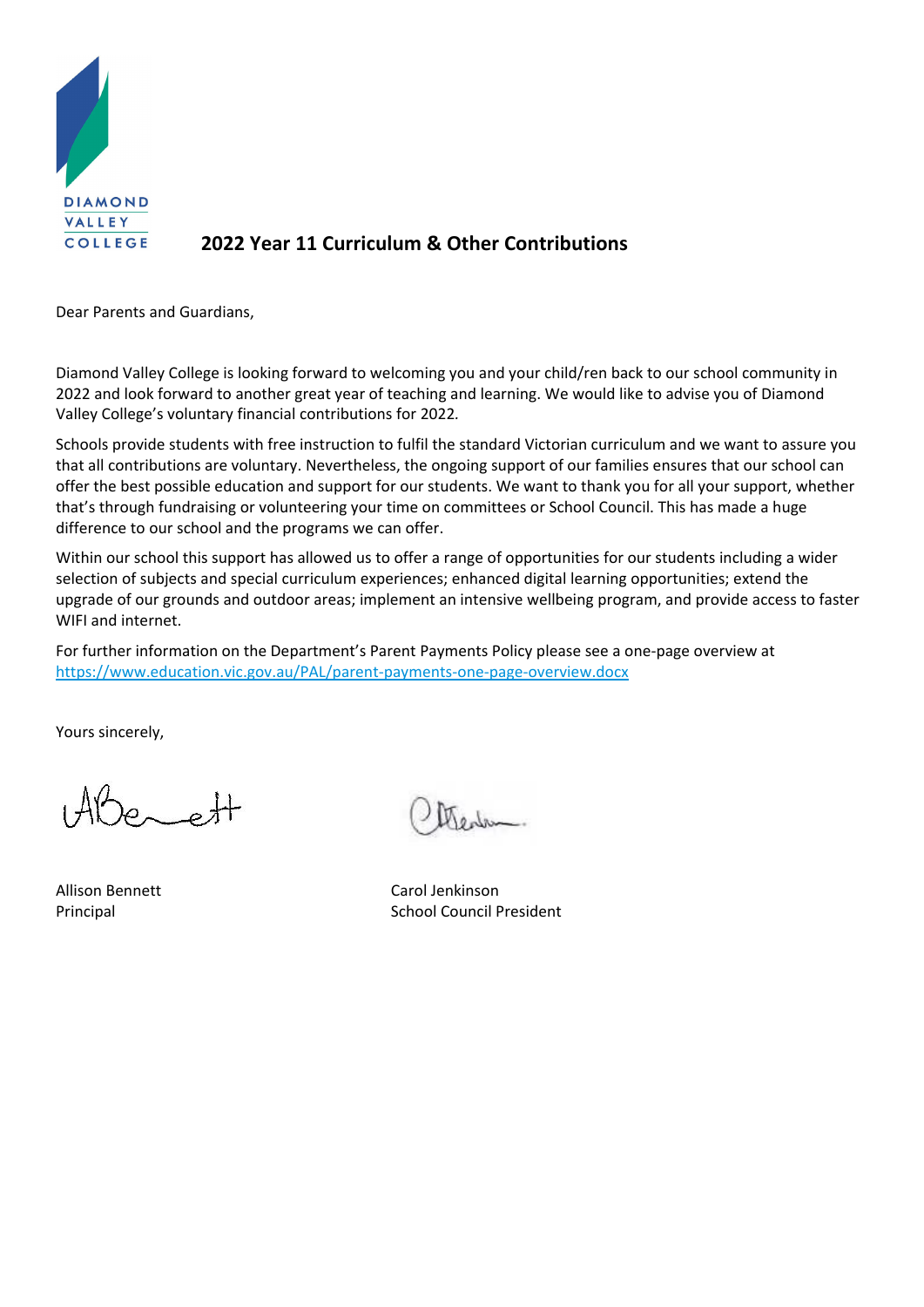| Curriculum Contributions - items and activities that students use, or participate in, to<br>access the Curriculum.                                              | <b>Amount</b>       |
|-----------------------------------------------------------------------------------------------------------------------------------------------------------------|---------------------|
| Year 11 Planner                                                                                                                                                 | \$15                |
| Year 11 classroom consumables, materials & equipment - all students:<br>Locker hire (\$10)<br>$\bullet$<br>Publications & library resources (\$20)<br>$\bullet$ | \$30                |
| The following are electives, please select the options your students has opted to<br>participate in:                                                            |                     |
| Art<br>$\bullet$                                                                                                                                                | \$70                |
| Visual Communication Design<br>$\bullet$                                                                                                                        | \$25                |
| <b>Music Performance</b><br>$\bullet$                                                                                                                           | \$25                |
| Drama                                                                                                                                                           | \$10                |
| <b>Textiles and Fashion</b>                                                                                                                                     | \$80                |
| Food Technology - ingredients, maintenance of equipment<br>$\bullet$                                                                                            | \$80                |
| <b>Wood and Metals</b><br>$\bullet$                                                                                                                             | \$80                |
| <b>Physical Education Program</b><br>$\bullet$                                                                                                                  | \$60                |
| Year 11 Online Subscriptions                                                                                                                                    |                     |
| <b>Stile</b><br>$\bullet$<br><b>Education Perfect (Italian)</b>                                                                                                 | Please see booklist |
| Edrolo - Cost and payment methods to be advised                                                                                                                 |                     |
| Year 11 Printing and photocopying of worksheets and learning materials                                                                                          | \$25                |
| <b>Total Amount Curriculum Contributions</b>                                                                                                                    | \$                  |
| Other Contributions - for non-curriculum items and activities                                                                                                   | <b>Amount</b>       |
| School Sports Victoria membership                                                                                                                               | \$10                |
| Student wellbeing programs                                                                                                                                      | \$20                |
| First aid equipment                                                                                                                                             | \$5                 |
| School grounds maintenance and improvements                                                                                                                     | \$25                |
| Student and parent communication tools                                                                                                                          | \$25                |
| <b>Total Amount Other Contributions</b>                                                                                                                         | \$85                |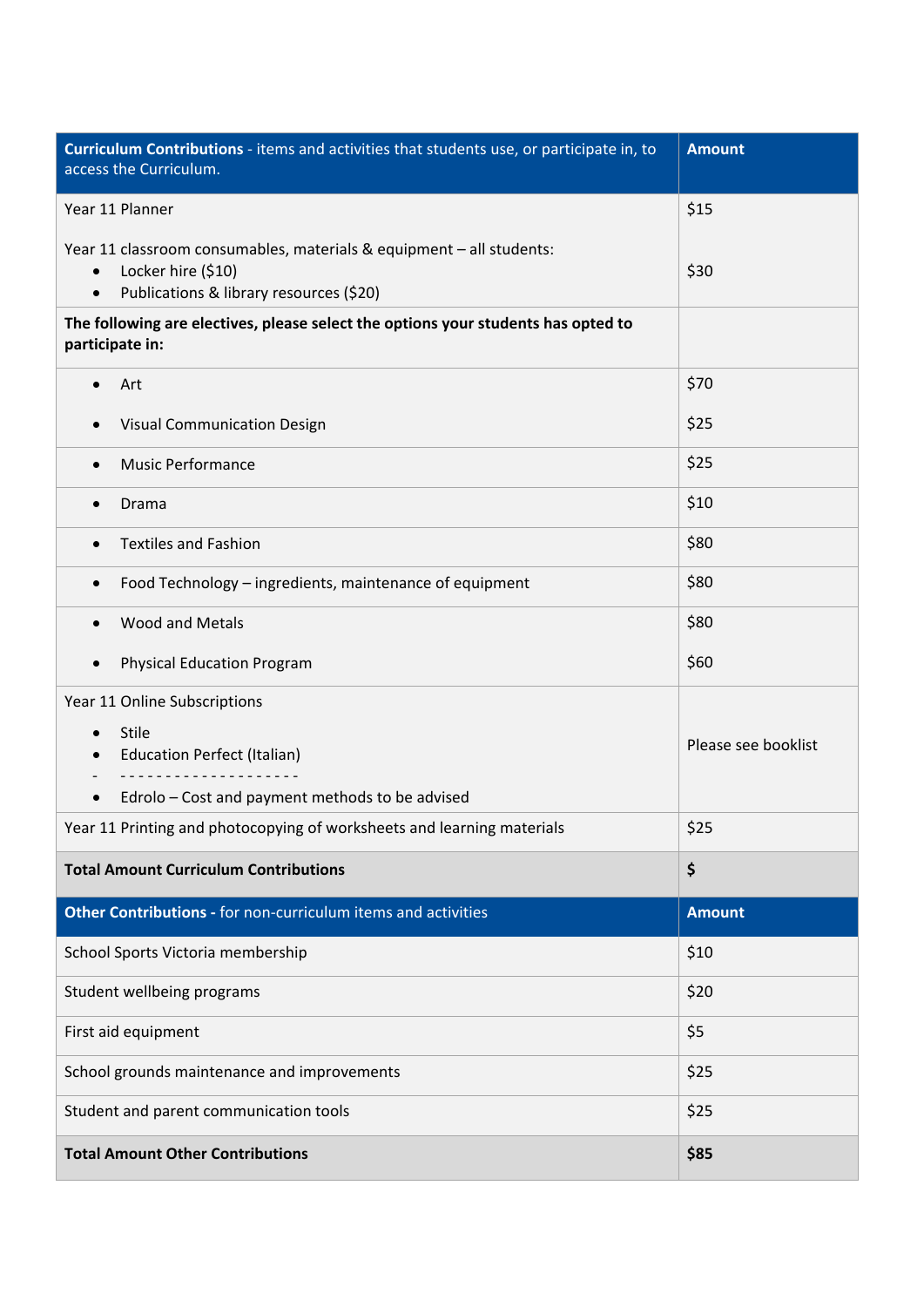# **Educational items for students to own**

The booklist is a list of items that the school recommends you purchase from **North of the Yarra** for your child to individually own and use. Please see our website or use link provided in this email communication.

# **Extra‐Curricular Items and Activities**

Diamond Valley College offers a range of items and activities that enhance or broaden the schooling experience of students and are above and beyond what the school provides in order to deliver the Curriculum. These are provided on a user‐pays basis.

If you would like to purchase an item or activity for your child, please indicate on the table below and return this to the school by 28 January 2022.

| <b>Extra-Curricular Items and Activities</b>                                                        | <b>Amount</b>  | <b>Purchase</b><br>(Please tick) |
|-----------------------------------------------------------------------------------------------------|----------------|----------------------------------|
| Optional Interschool Sports program – see Compass for scheduled<br>sports                           | <b>TBA</b>     |                                  |
| Optional private music lessons                                                                      | \$400 per year |                                  |
| Instrument Hire – varying prices, please ask for list if required                                   |                |                                  |
| Other optional camps and excursions to be scheduled – see Compass<br>for scheduled camps/excursions | <b>TBA</b>     |                                  |
| <b>Total Extra-curricular Items and Activities</b>                                                  |                | \$                               |

**Total for (Student Name) :**  $\blacksquare$ 

| Category                                     |  |
|----------------------------------------------|--|
| <b>Curriculum Contributions</b>              |  |
| <b>Other Contributions</b>                   |  |
| <b>Extra-Curricular Items and Activities</b> |  |
| <b>Total for all Contributions</b>           |  |

#### **Financial Support for Families**

Diamond Valley College understands that some families may experience financial difficulty and offers a range of support options, including:

- the Camps, Sports and Excursions Fund (CSEF)
- supplies and services provided by State Schools Relief
- various scholarships provided by local support services (these can change each year).